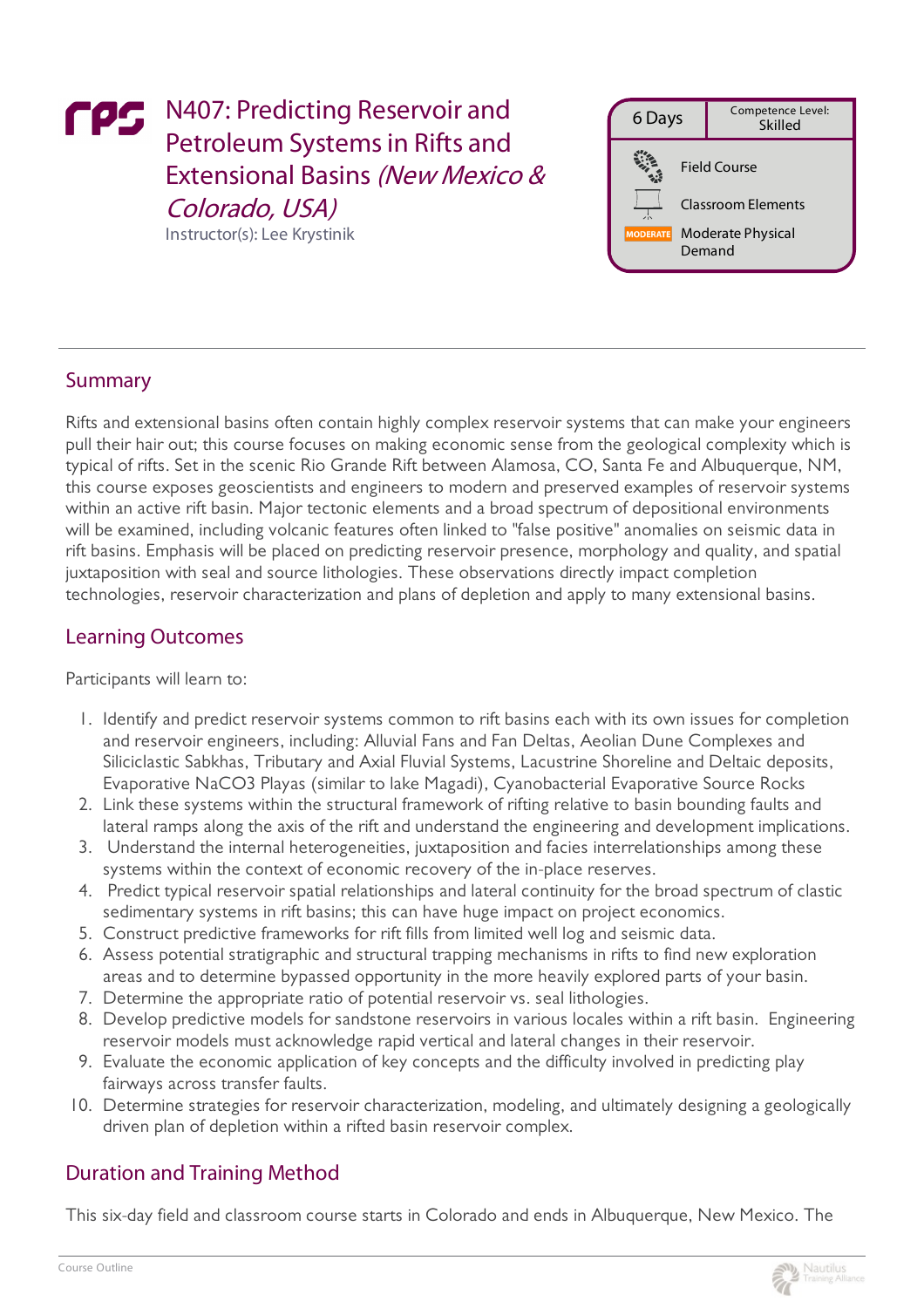# FPS N407: Predicting Reservoir and Petroleum Systems in Rifts and Extensional Basins (New Mexico & Colorado, USA) Instructor(s):Lee Krystinik

6 Days Competence Level: Skilled Field Course ClassroomElements Moderate Physical Demand

trip route will have multi-night stays in Alamosa, Colorado and Santa Fe, New Mexico. Participants will spend 80% of their time in the field, with interactive discussion of the implications for reservoir prediction and engineering considerations and how geological factors may impact the plan of depletion in a given reservoir. The daily itinerary includes conceptual lectures, subsurface exercises and observation of modern deposits and preserved outcrop examples to emphasize critical components in the evaluation of reservoirs in rifts and extensional basins. Four subsurface exercises will focus on various aspects of exploration and assessment in rift complexes. Training style will be guided group observations, with discussion of implications of these observations for exploration and exploitation.

## Physical Demand

The physical demands for this class are MODERATE according to the Nautilus field course grading system.

The outcrops and observation points are generally 10-60 m (30-180 ft) of relief and most exposures are within 1 km (0.6 miles) of where the vehicles will park. Many exposures in the modern setting will entail examination of pre-dug trenches. Scrambling over rock outcrops and open terrain will be required, with all hikes being less than 4 Km (2.4 miles). The field area is at an elevation of approximately 2200 m (6600 ft), which may lead to unexpected shortness of breath for some. Temperatures in this part of New Mexico and Colorado are moderate in Spring and Fall, although weather can be as cool as freezing and as high as 30°C (85°F). Weather in Spring and Fall is typically dry, sunny and occasionally windy but rain and rarely snow or sleet may occur. Driving will be in SUVs on black-top and unpaved roads.

## Who Should Attend

Geologists, geophysicists, engineers and other professionals engaged in production and/or exploration for clastic reservoir systems, especially in rift or extensional basin settings. Although the course is designed for experienced participants, those with less experience should also benefit from this course.

The course is also suitable for asset managers with responsibility for the exploitation of rift and extensional basin assets, in addition to technical support staff developing into the Geology and Geophysics disciplines.

## Prerequisites and Linking Courses

It is recommended, though not required, that participants have a basic knowledge of the fundamental processes and terminology of clastic sedimentology, as is offered in N155 (Introduction to Clastic Depositional Systems: a Petroleum Perspective).

Upon completion of N407, participants may wish to consider these Skilled Application Level classes visiting similar settings:

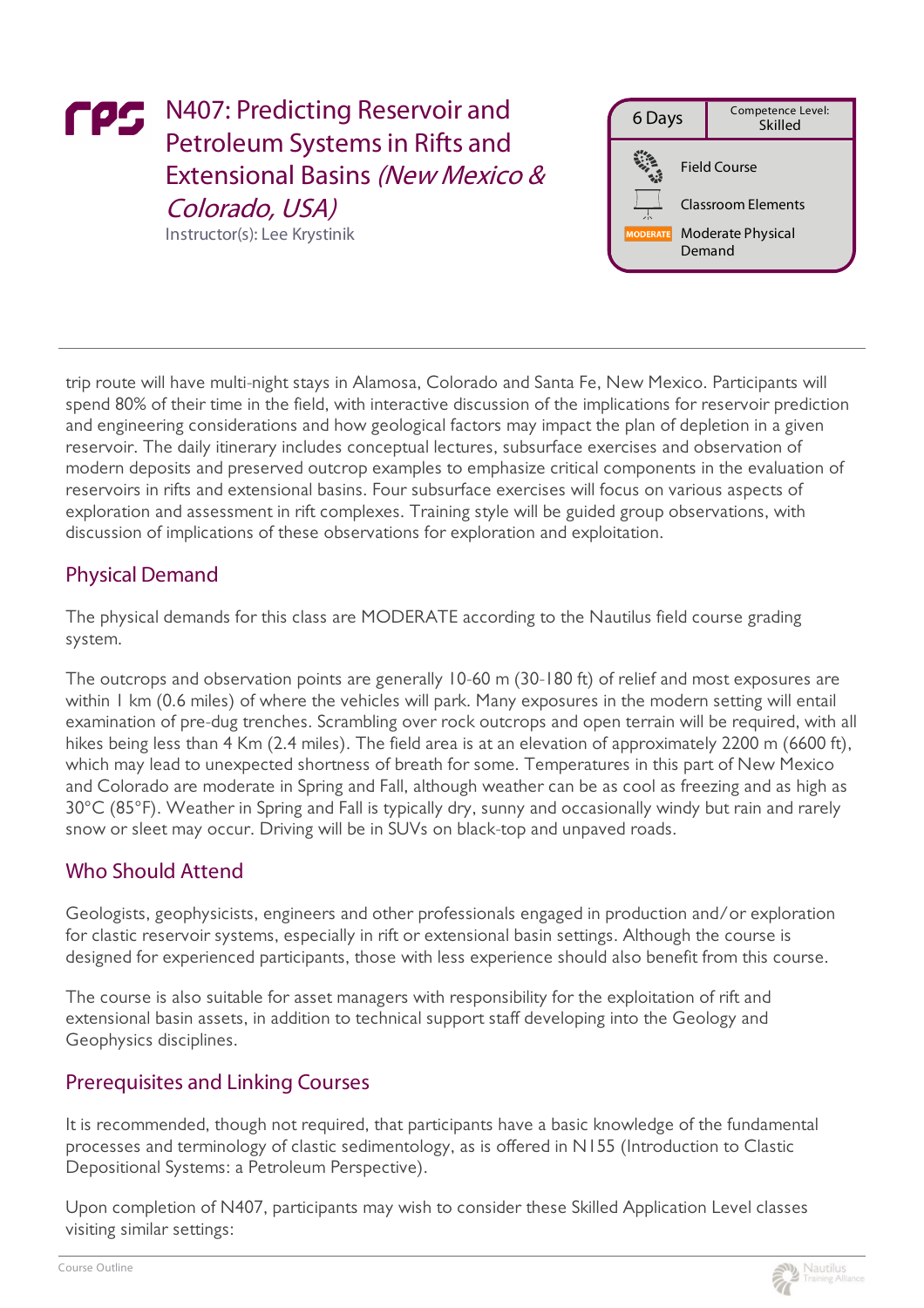# FPS N407: Predicting Reservoir and Petroleum Systems in Rifts and Extensional Basins (New Mexico & Colorado, USA) Instructor(s):Lee Krystinik

6 Days Competence Level: Skilled Field Course ClassroomElements Moderate Physical Demand

Reservoir modeling: N012 (Reservoir Modelling Field Class (Utah, USA)).

Sequence stratigraphy: N011 (High Resolution Sequence Stratigraphy: Reservoir Applications (Utah, USA)), N042 (Reservoir Sedimentology and Stratigraphy of Coastal and Shelfal Successions: Deltas, Shorelines and Origins of Isolated Sandstones (NW Colorado, USA)), and N451 (Practical Oil-Finders Guide to Siliciclastic Sequence Stratigraphy (Wyoming)).

### Course Content

This course allows students to understand the scale and complexity of the interrelationships between the very diverse depositional systems that make up reservoir and source/seal systems in rifted and extensional basins. These complexities directly impact economics and reservoir engineering issues. Finding it and making it flow doesn't necessarily make it economic and this course addresses a number of potential pitfalls as well as pathways toward potential success. Systems to be examined are noted above in the Learning Outcomes. Reservoir and petroleum system prediction in rifted and extensional basins is the ultimate focus.

The modern system and outcrop examples are textbook quality but with real-world complexities. Participants will learn to work with the disparate data and observations common in these basins and to place them within a predictive framework for exploration and exploitation

#### Itinerary

Day 0

- Group flies into Alamosa, Colorado
- Pre-dinner reception: Introductions, Safety Briefing & Introductory Lecture : Overview of course objectives and the rift basin tectonic and depositional setting and their relative economic importance
- Overnight in Alamosa, Colorado

Day 1

- Breakfast Lecture: Breakfast Lecture: Alluvial, Aeolian and Sabkha Systems in Rifts facies and reservoir behavior – overview of the rift basin tectonic and depositional setting and course objectives
- Alluvial fan observations from surface and excavated exposures
- Observation transect from proximal to distal and laterally on a modern alluvial fan and economic implications
- Aeolian Ergs, localization in rifts and fluvial interaction as seen at Great Sand Dunes National Park observations of transverse dune systems, depositional locusand reservoir management issues.
- Trenches of facies, proximity to alluvial fans and braided feeder stream. Reservoir implications in

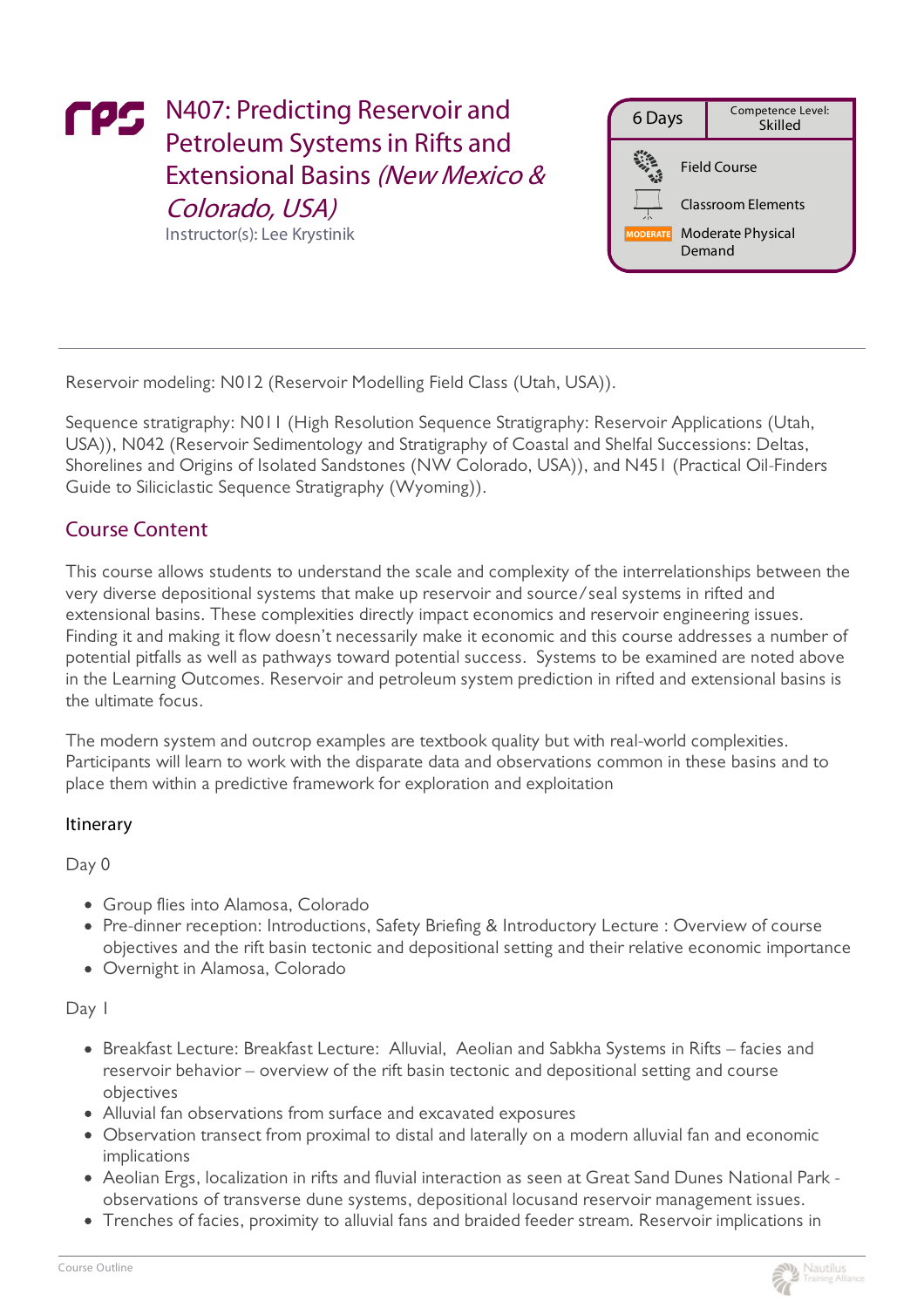# FPS N407: Predicting Reservoir and Petroleum Systems in Rifts and Extensional Basins (New Mexico & Colorado, USA)

Instructor(s):Lee Krystinik



volcanic-rich Aeolian sediments (the bad news and the good news for completion and reservoir engineers)

- Underfilled lakes/evaporative sabkha settings and link to petroleum systems in rifts.
- Modern observations of lacustrine setting, shoreline and fluvial input points
- Modern observation of Playas, cyanobacterial mats, salt pans, and early clay and silica diagenesis in Sodium carbonate brines (pH levels up to 13). Evaporative source rocks, alternative hydrocarbon source systems in other basins (stratified vs. oxygenated lakes, possible marine incursions).
- Overnight in Alamosa, Colorado

#### Day 2

- Breakfast Lecture on Axial Fluvial Reservoirs vs Tributary Systems
- Correlation exercise in axial fluvial reservoirs and the reservoir vs. seal dilemma and designing an evaluation approach for reservoir assessment
- Variable character of the channel belt within the axial stream along trend
- Trench exposures from a point bar in the river. Differences in the deposit down-flow along the point bar
- Quarry exposures of axial stream (paleo Rio Grande) deposits. Paleosols, older lake-margin deposits, mammalian burrows and homogenization of deposits.
- Marsh and peat deposits in marginal lacustrine environment.
- Fluvial, eolian, lake-margin and laminate central basin deposits in trenches along a major fault scarpand the implications for exploration opportunity and key observations for well spacing and engineering plan of depletion.
- Overnight in Alamosa, Colorado

#### Day 3

- Breakfast Lecture: Lateral change along the axis of a rift
- Traverse south along the Rio Grande Rift, across two sub-basins and visiting both margins of the rift and crossing the Rio Grande river several times, each in very different behavioral modes.
- Aeolian/Fluvial interactions in 11 million year old deposits. Aeolian and coarse fluvial systems along the rift margin and axis.
- Precambrian basement on margin of rift
- Massive basalt flows and the Rio Grande Gorge
- Major transfer zone and associated faulting. Fault systems and juxtaposition of reservoir facies along the margin of the Rio Grande Rift
- Overnight for days 3, 4 and 5 in Santa Fe, New Mexico

Day 4

Breakfast lecture: Volcanic components of rifts and seismic "false positives", Valles Caldera and the